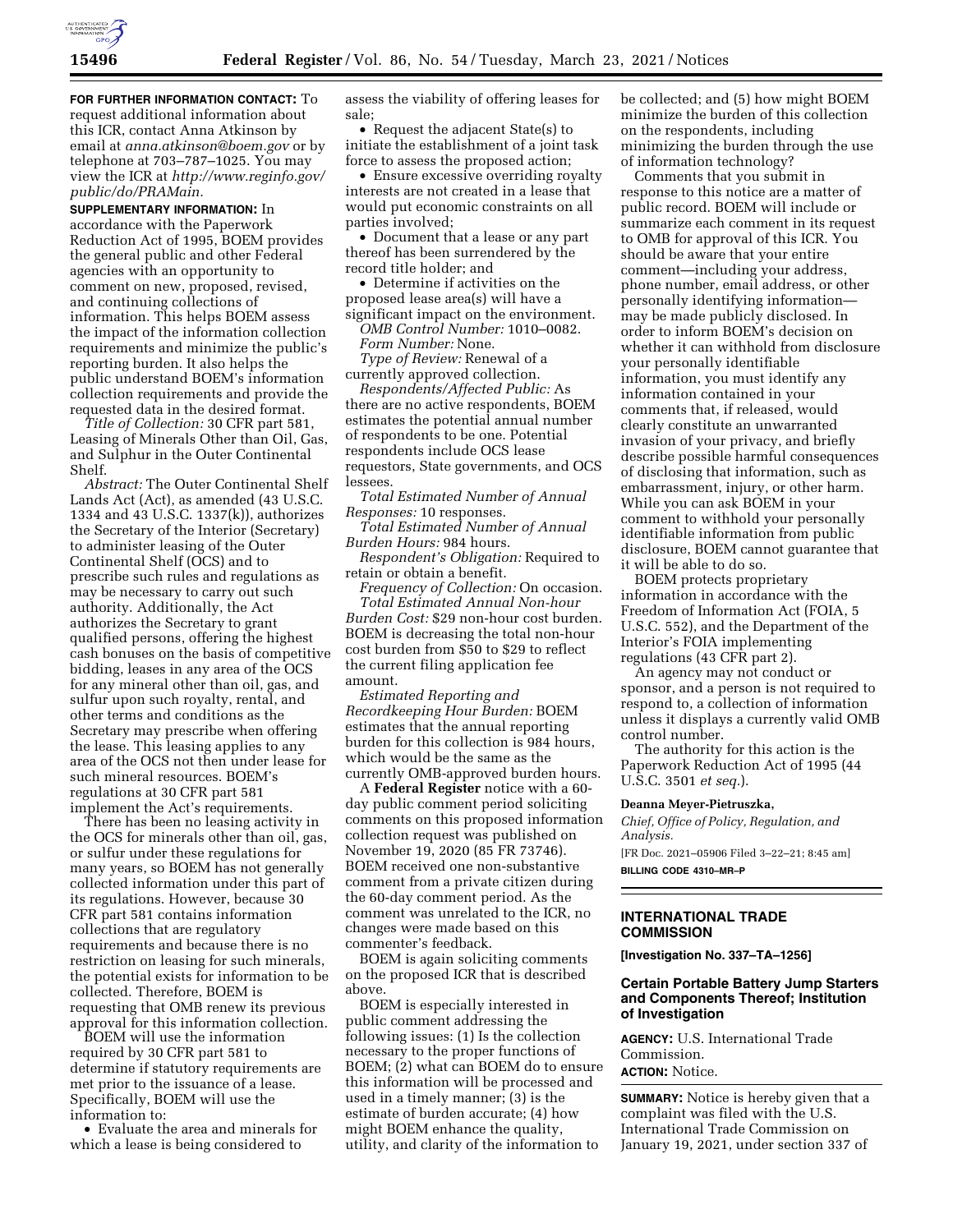the Tariff Act of 1930, as amended, on behalf of The NOCO Company of Glenwillow, Ohio. An amended complaint was filed on February 3, 2021, and supplements were filed on February 4, 5, 8, 22 and 23, and March 4, 2021. The amended complaint alleges violations of section 337 based upon the importation into the United States, the sale for importation, and the sale within the United States after importation of certain portable battery jump starters and components thereof by reason of infringement of certain claims of U.S. Patent No. 9,007,015 (''the '015 patent''); U.S. Patent No. 10,604,024 (''the '024 patent''); and infringement of U.S. Trademark Registration No. 4,811,656 (''the '656 mark''); and U.S. Trademark Registration No. 4,811,749 (''the '749 mark''). The complaint further alleges that an industry in the United States exists as required by the applicable Federal Statute. The complainant requests that the Commission institute an investigation and, after the investigation, issue a general exclusion order, and cease and desist orders.

**ADDRESSES:** The complaint, as amended, except for any confidential information contained therein, may be viewed on the Commission's electronic docket (EDIS) at *[https://edis.usitc.gov.](https://edis.usitc.gov)* For help accessing EDIS, please email *[EDIS3Help@usitc.gov.](mailto:EDIS3Help@usitc.gov)* Hearing impaired individuals are advised that information on this matter can be obtained by contacting the Commission's TDD terminal on (202) 205–1810. Persons with mobility impairments who will need special assistance in gaining access to the Commission should contact the Office of the Secretary at (202) 205– 2000. General information concerning the Commission may also be obtained by accessing its internet server at *[https://www.usitc.gov.](https://www.usitc.gov)* 

### **FOR FURTHER INFORMATION CONTACT:**

Pathenia M. Proctor, The Office of Unfair Import Investigations, U.S. International Trade Commission, telephone (202) 205–2560.

# **SUPPLEMENTARY INFORMATION:**

*Authority:* The authority for institution of this investigation is contained in section 337 of the Tariff Act of 1930, as amended, 19 U.S.C. 1337, and in section 210.10 of the Commission's Rules of Practice and Procedure, 19 CFR 210.10 (2020).

*Scope of Investigation:* Having considered the complaint, the U.S. International Trade Commission, on March 17, 2021, *ordered that*—

(1) Pursuant to subsection (b) of section 337 of the Tariff Act of 1930, as amended, an investigation be instituted to determine:

(a) Whether there is a violation of subsection (a)(1)(B) of section 337 in the importation into the United States, the sale for importation, or the sale within the United States after importation of certain products identified in paragraph (2) by reason of infringement of one or more of claims 1, 4, 11, 14, 18, 19, and 21 of the '015 patents and claims 1, 4– 6, 16, 19, 23, 24, 26, 29, and 30 of the '024 patent;

(b) whether there is a violation of subsection (a)(1)(C) of section 337 in the importation into the United States, the sale for importation, or the sale within the United States after importation of certain products identified in paragraph (2) by reason of infringement of the '656 mark and the '749 mark; and whether an industry in the United States exists as required by subsection (a)(2) of section 337;

(c) the decision to institute shall not preclude the presiding Administrative Law Judge from severing the (a)(1)(B) and (a)(1)(C) allegations in the investigation pursuant to section 210.14(h) of the Commission's rules of Practice and Procedure, 19 CFR 210.14(h).

(2) Pursuant to section  $210.10(b)(1)$  of the Commission's Rules of Practice and Procedure, 19 CFR 210.10(b)(1), the plain language description of the accused products or category of accused products, which defines the scope of the investigation, is ''portable, batterypowered devices that are used to jumpstart batteries such as those in automobiles, trucks, and other vehicles, and related components, namely battery cables and clamps'';

(3) For the purpose of the investigation so instituted, the following are hereby named as parties upon which this notice of investigation shall be served:

(a) The complainant is: The NOCO Company, 30339 Diamond Parkway #102, Glenwillow, OH 44139.

(b) The respondents are the following entities alleged to be in violation of section 337, and are the parties upon which the complaint is to be served: Advance Auto Parts, Inc., 2635 East

- Millbrook Road, Raleigh, NC 27604 Anker Technology (UK) Ltd., Suite B,
- Fairgate House, 205 Kings Road, Tyseley, Birmingham, United Kingdom B11 2AA
- Antigravity Batteries LLC, 15622 Broadway Center Street, Gardena, CA 90248
- Arteck Electronic Co., Ltd., No. 1104– 51, Tower B, Jinfengcheng Building, Shennan East Road, No. 501, Luohu, Shenzhen, Guangdong, China 518100
- AutoZone, Inc., 123 South Front Street, Memphis, TN 38103
- Best Buy Co., Inc., 7601 Penn Avenue, South Richfield, MN 552423
- Best Parts, Inc., 123 South Front Street, Memphis, TN 38103
- Clore Automotive, LLC, 8735 Rosehill Suite 220, Lenexa, KS 66215
- Deltran USA, LLC, 801 International Speedway Blvd., DeLand, FL 32724 Energen, Inc., 17008 Evergreen Place,
- Unit B, City of Industry, CA 91745 FlyLink Tech Co., Ltd., 8F, DongMing
- Building, Min Zhi Street, Bao'an District, Shenzhen, Guangdong, China 518131
- Gooloo Technologies LLC, Shenzhen Gooloo E-Commerce Co., Ltd., Room 303, Bantian Business Center, Bantian Wuhe Road, Longgang District, Shenzhen, China 518000
- Great Neck Saw Manufacturers, Inc., 165 East 2nd Street, Mineola, New York 11501
- Guangdong Boltpower Energy Co., Ltd, 3–6 Floor KelunTe Building, No. 5th Ganli Road, Longgang District, Shenzhen City, Guangdong, China 518100
- Halo2Cloud, LLC, 6 Central Row, Hartford, CT 06103
- Horizon Tool, Inc., 7918 Industrial Village Road, Greensboro, NC 27409
- K-Tool International, 45255 Five Mile Road, Plymouth, MI 48170
- Lowe's Companies, Inc., 1000 Lowe's Blvd., Mooresville, NC 28117
- Matco Tools corporation, 4403 Allen Road, Stow, OH 44224
- MonoPrice, Inc., 1 Pointe Drive, 4th Floor, Brea, CA 92821
- National Automotive Parts Association, LLC (d/b/a NAPA), 2085 Marietta Blvd. Northwest, Atlanta, GA 30318
- Nekteck, Inc., 421 South Brookhurst Street, Suite 217, Anaheim, California 92804
- O'Reilly Automotive, Inc., 233 South Patterson Avenue, Springfield, MO 65802
- Paris Corporation, 800 Highland Drive, Westampton, NJ 08060
- PowerMax Battery (U.S.A.), Inc., 1520 South Grove Avenue, Ontario, CA 91761
- Prime Global Products, Inc., 2220 Airport Industrial Drive, Suite 100, Ball Ground, GA 30107
- QVC, Inc., 1200 Wilson Drive, West Chester, PA 19380
- Schumacher Power Technology Ltd., No. 30, Century Road, Binhai County, Yancheng, Jiangsu, China 224500
- Schumacher Electric Corp., 801 East Business Center Drive, Mount
- Prospect, IL 60056 Shenzhen Carku Technology Co., Ltd., Building A, Qixing Creative Workshop (Dalang), Lianrun Road, Gaofeng Community, Dalang Street, Longhua New District, Shenzhen, China 518110